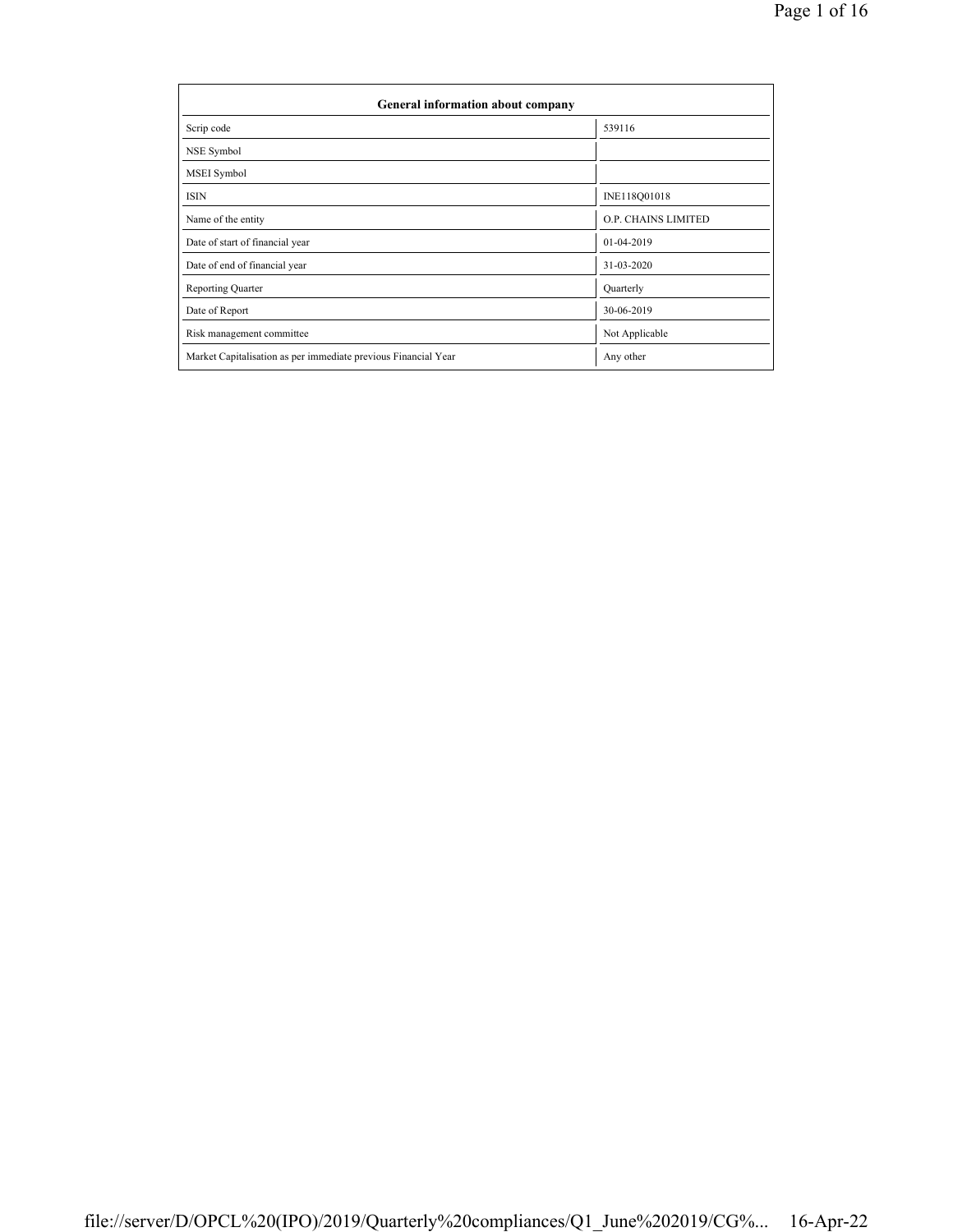|                                                                                                                                                                                                                                           | <b>Annexure I</b>                                                    |                                                |                                       |                      |                                            |                                                                                                                                                |                                                                                                                                                                   |                                                                                                                                                                        |                                                                                                                                                                                                       |                                      |                                    |                |                |  |  |
|-------------------------------------------------------------------------------------------------------------------------------------------------------------------------------------------------------------------------------------------|----------------------------------------------------------------------|------------------------------------------------|---------------------------------------|----------------------|--------------------------------------------|------------------------------------------------------------------------------------------------------------------------------------------------|-------------------------------------------------------------------------------------------------------------------------------------------------------------------|------------------------------------------------------------------------------------------------------------------------------------------------------------------------|-------------------------------------------------------------------------------------------------------------------------------------------------------------------------------------------------------|--------------------------------------|------------------------------------|----------------|----------------|--|--|
|                                                                                                                                                                                                                                           | Annexure I to be submitted by listed entity on quarterly basis       |                                                |                                       |                      |                                            |                                                                                                                                                |                                                                                                                                                                   |                                                                                                                                                                        |                                                                                                                                                                                                       |                                      |                                    |                |                |  |  |
|                                                                                                                                                                                                                                           | I. Composition of Board of Directors                                 |                                                |                                       |                      |                                            |                                                                                                                                                |                                                                                                                                                                   |                                                                                                                                                                        |                                                                                                                                                                                                       |                                      |                                    |                |                |  |  |
|                                                                                                                                                                                                                                           | Disclosure of notes on composition of board of directors explanatory |                                                |                                       |                      |                                            |                                                                                                                                                |                                                                                                                                                                   |                                                                                                                                                                        |                                                                                                                                                                                                       |                                      |                                    |                |                |  |  |
|                                                                                                                                                                                                                                           | Wether the listed entity has a Regular Chairperson                   |                                                |                                       |                      |                                            |                                                                                                                                                |                                                                                                                                                                   |                                                                                                                                                                        | Yes                                                                                                                                                                                                   |                                      |                                    |                |                |  |  |
|                                                                                                                                                                                                                                           |                                                                      |                                                |                                       |                      |                                            | Whether Chairperson is related to MD or CEO                                                                                                    |                                                                                                                                                                   |                                                                                                                                                                        | Yes                                                                                                                                                                                                   |                                      |                                    |                |                |  |  |
| <b>Initial Date</b><br>Date<br>Category<br>Category 2<br>Category 1<br>Date of Re-<br>Date of<br>PAN<br><b>DIN</b><br>$3$ of<br>of<br>of<br>of directors<br>of directors<br>appointment<br>cessation<br>Birth<br>directors<br>appointment |                                                                      |                                                |                                       |                      | Tenure<br>of<br>director<br>(in<br>months) | No of<br>Directorship<br>in listed<br>entities<br>including this<br>listed entity<br>(Refer<br>Regulation<br>17A of<br>Listing<br>Regulations) | No of<br>Independent<br>Directorship<br>in listed<br>entities<br>including this<br>listed entity<br>(Refer<br>Regulation<br>$17A(1)$ of<br>Listing<br>Regulations | Number of<br>memberships<br>in Audit/<br>Stakeholder<br>Committee(s)<br>including this<br>listed entity<br>(Refer<br>Regulation 26<br>$(1)$ of Listing<br>Regulations) | No of post of<br>Chairperson<br>in Audit/<br>Stakeholder<br>Committee<br>held in listed<br>entities<br>including this<br>listed entity<br>(Refer<br>Regulation 26<br>$(1)$ of Listing<br>Regulations) | Notes for<br>not<br>providing<br>PAN | <b>Notes</b><br>no<br>provic<br>DB |                |                |  |  |
| AARPG3149D                                                                                                                                                                                                                                | 00095313                                                             | Executive<br>Director                          | Chairperson<br>related to<br>Promoter |                      | $03 -$<br>$04 -$<br>1963                   | 04-12-2001                                                                                                                                     | 31-08-2014                                                                                                                                                        |                                                                                                                                                                        |                                                                                                                                                                                                       |                                      | $\mathbf{0}$                       | $\overline{2}$ | $\overline{2}$ |  |  |
| AAPPG6375H                                                                                                                                                                                                                                | 00095295                                                             | Executive<br>Director                          | Not<br>Applicable                     |                      | $07 -$<br>$05 -$<br>1966                   | 04-12-2001                                                                                                                                     | 31-08-2014                                                                                                                                                        |                                                                                                                                                                        |                                                                                                                                                                                                       | 1                                    | $\mathbf{0}$                       | $\bf{0}$       | $\bf{0}$       |  |  |
| $03 -$<br>Not<br>Executive<br>00095300<br>CEO-MD<br>$07 -$<br>04-12-2001<br>01-08-2017<br>AAKPA8385Q<br>Applicable<br>Director<br>1942                                                                                                    |                                                                      |                                                |                                       |                      |                                            |                                                                                                                                                |                                                                                                                                                                   | 1                                                                                                                                                                      | $\mathbf{0}$                                                                                                                                                                                          | $\bf{0}$                             | $\bf{0}$                           |                |                |  |  |
| AEMPD5500N                                                                                                                                                                                                                                | 06897314                                                             | Non-<br>Executive -<br>Independent<br>Director | Not<br>Applicable                     | Employee<br>Director | $26 -$<br>$08 -$<br>1977                   | 01-07-2014                                                                                                                                     | 01-06-2019                                                                                                                                                        |                                                                                                                                                                        | -1                                                                                                                                                                                                    | $\mathbf{1}$                         | -1                                 | $\overline{2}$ | $\overline{2}$ |  |  |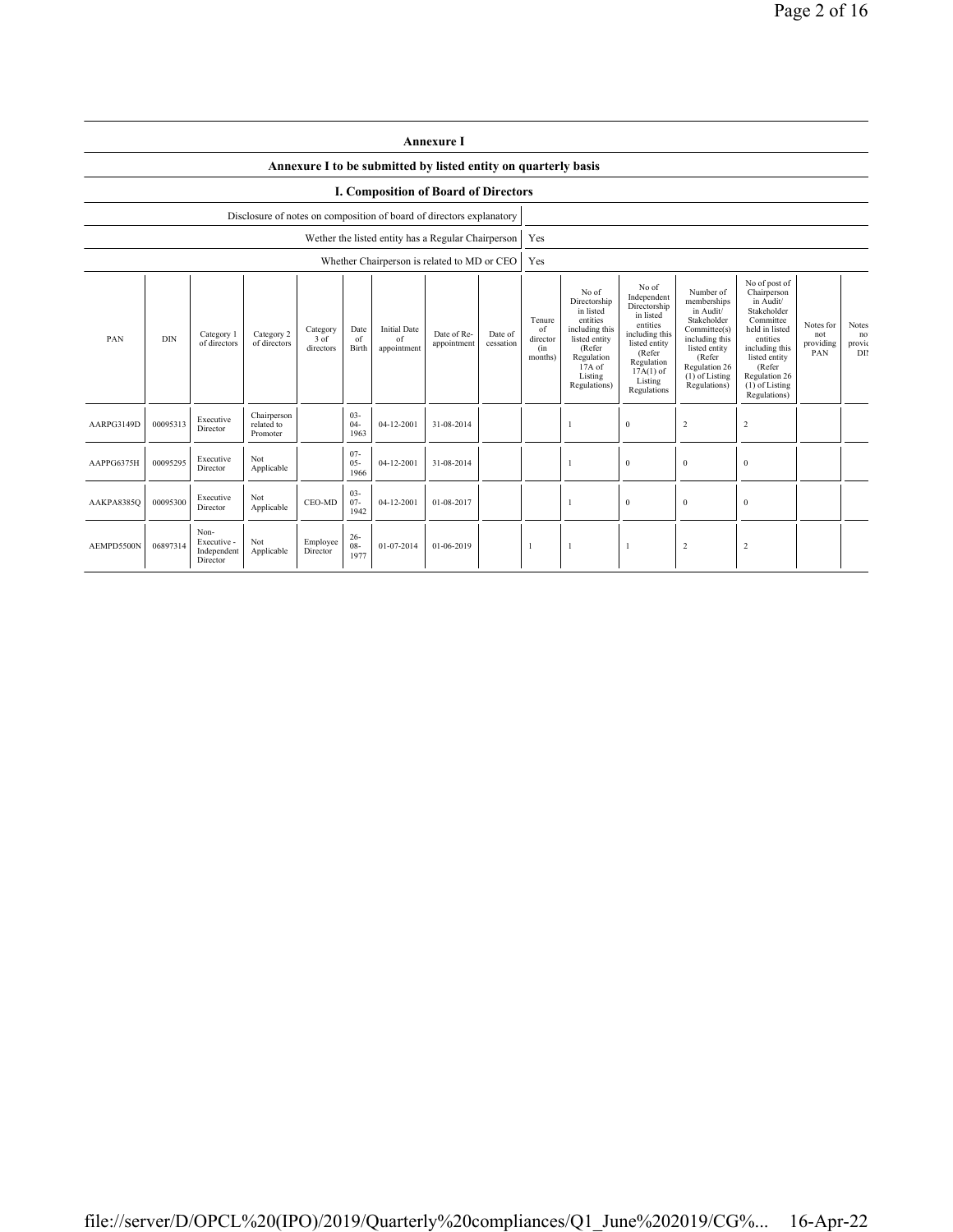|    | <b>I. Composition of Board of Directors</b>                          |                                               |                   |            |                                                |                                 |                               |                          |                                          |                                                    |                      |                                            |                                                                                                                                                |                                                                                                                                                                      |                                                                                                                                                                           |                                                                                                                                                                                                               |
|----|----------------------------------------------------------------------|-----------------------------------------------|-------------------|------------|------------------------------------------------|---------------------------------|-------------------------------|--------------------------|------------------------------------------|----------------------------------------------------|----------------------|--------------------------------------------|------------------------------------------------------------------------------------------------------------------------------------------------|----------------------------------------------------------------------------------------------------------------------------------------------------------------------|---------------------------------------------------------------------------------------------------------------------------------------------------------------------------|---------------------------------------------------------------------------------------------------------------------------------------------------------------------------------------------------------------|
|    | Disclosure of notes on composition of board of directors explanatory |                                               |                   |            |                                                |                                 |                               |                          |                                          |                                                    |                      |                                            |                                                                                                                                                |                                                                                                                                                                      |                                                                                                                                                                           |                                                                                                                                                                                                               |
|    |                                                                      |                                               |                   |            |                                                |                                 |                               |                          |                                          | Wether the listed entity has a Regular Chairperson |                      |                                            |                                                                                                                                                |                                                                                                                                                                      |                                                                                                                                                                           |                                                                                                                                                                                                               |
| Sr | Title<br>(Mr)<br>Ms)                                                 | Name of<br>the<br>Director                    | PAN               | <b>DIN</b> | Category 1<br>of directors                     | Category<br>$2$ of<br>directors | Category<br>3 of<br>directors | Date<br>of<br>Birth      | <b>Initial Date</b><br>of<br>appointment | Date of Re-<br>appointment                         | Date of<br>cessation | Tenure<br>of<br>director<br>(in<br>months) | No of<br>Directorship<br>in listed<br>entities<br>including<br>this listed<br>entity (Refer<br>Regulation<br>17A of<br>Listing<br>Regulations) | No of<br>Independent<br>Directorship<br>in listed<br>entities<br>including<br>this listed<br>entity<br>(Refer<br>Regulation<br>$17A(1)$ of<br>Listing<br>Regulations | Number of<br>memberships<br>in Audit/<br>Stakeholder<br>Committee<br>(s) including<br>this listed<br>entity (Refer<br>Regulation<br>$26(1)$ of<br>Listing<br>Regulations) | No of post<br>of<br>Chairperson<br>in Audit/<br>Stakeholder<br>Committee<br>held in<br>listed<br>entities<br>including<br>this listed<br>entity (Refer<br>Regulation<br>$26(1)$ of<br>Listing<br>Regulations) |
| 5  | Mr                                                                   | <b>RAJESH</b><br><b>KUMAR</b><br><b>GUPTA</b> | ACNPG4255C        | 01048355   | Non-<br>Executive -<br>Independent<br>Director | Not<br>Applicable               | Employee<br>Director          | $22 -$<br>$05 -$<br>1964 | 01-07-2014                               | 01-06-2019                                         |                      |                                            |                                                                                                                                                |                                                                                                                                                                      | 2                                                                                                                                                                         |                                                                                                                                                                                                               |
| 6  | Mrs                                                                  | <b>ASTHA</b><br><b>SHARMA</b>                 | <b>BGPPS3272N</b> | 01888937   | Non-<br>Executive -<br>Independent<br>Director | Not<br>Applicable               | Employee<br>Director          | $22 -$<br>$05 -$<br>1980 | 01-07-2014                               | 01-06-2019                                         |                      |                                            |                                                                                                                                                |                                                                                                                                                                      | $\overline{1}$                                                                                                                                                            | $\bf{0}$                                                                                                                                                                                                      |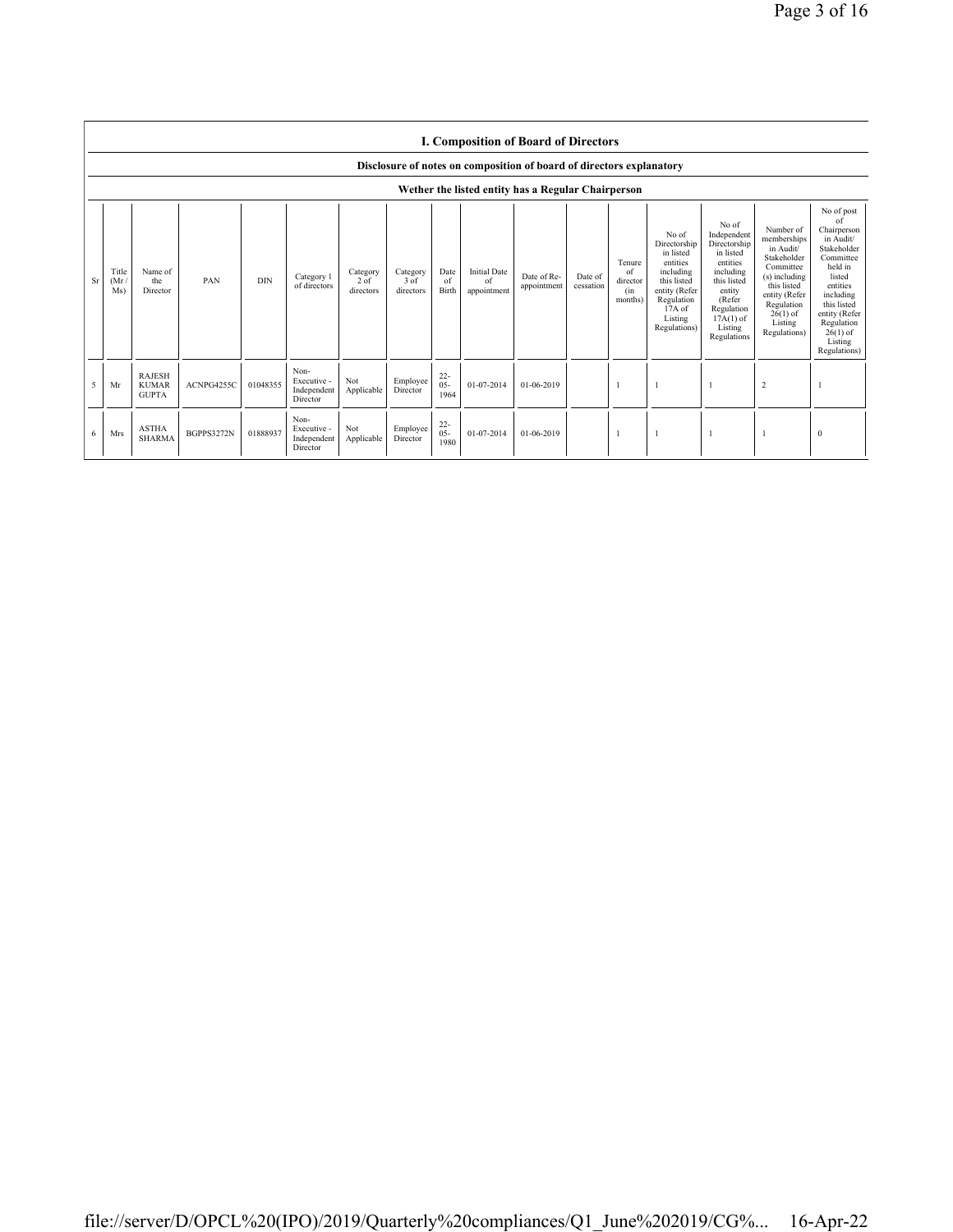|                | <b>Audit Committee Details</b> |                                     |                                                       |                            |                        |                      |                |  |  |  |
|----------------|--------------------------------|-------------------------------------|-------------------------------------------------------|----------------------------|------------------------|----------------------|----------------|--|--|--|
|                |                                |                                     | Whether the Audit Committee has a Regular Chairperson |                            | Yes                    |                      |                |  |  |  |
| <b>Sr</b>      | <b>DIN</b><br>Number           | Name of Committee<br>members        | Category 1 of directors                               | Category 2 of<br>directors | Date of<br>Appointment | Date of<br>Cessation | <b>Remarks</b> |  |  |  |
|                | 06897314                       | <b>AMOL DONERIA</b>                 | Non-Executive -<br><b>Independent Director</b>        | Chairperson                | $01-06-2019$           |                      |                |  |  |  |
| $\overline{2}$ | 01048355                       | <b>RAJESH KUMAR</b><br><b>GUPTA</b> | Non-Executive -<br><b>Independent Director</b>        | Member                     | $01-06-2019$           |                      |                |  |  |  |
| 3              | 00095313                       | <b>ASHOK KUMAR</b><br>GOYAL         | <b>Executive Director</b>                             | Member                     | $01 - 07 - 2014$       |                      |                |  |  |  |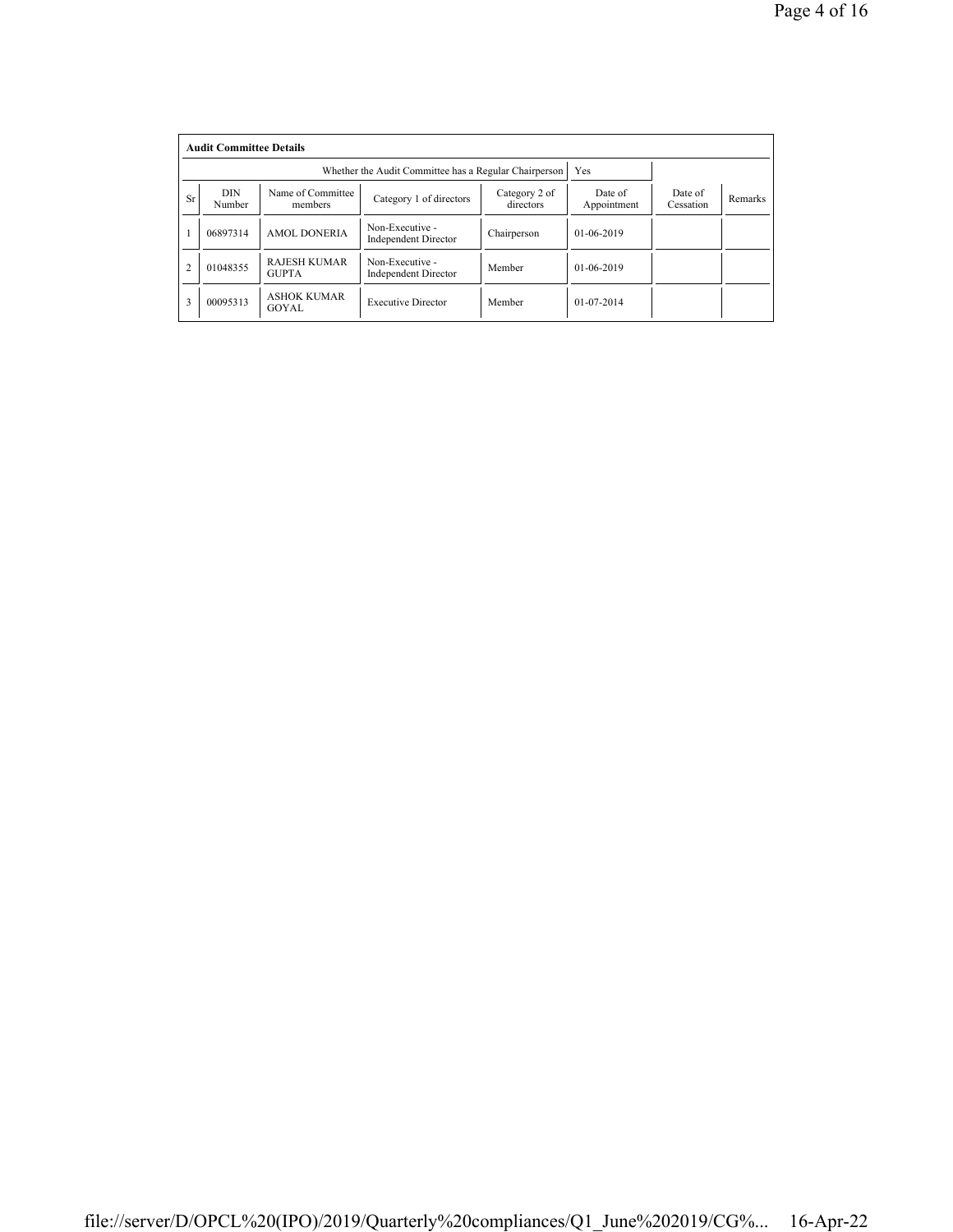|                | Nomination and remuneration committee |                                                                             |                                                |                            |                        |                      |         |  |  |  |
|----------------|---------------------------------------|-----------------------------------------------------------------------------|------------------------------------------------|----------------------------|------------------------|----------------------|---------|--|--|--|
|                |                                       | Whether the Nomination and remuneration committee has a Regular Chairperson |                                                | Yes                        |                        |                      |         |  |  |  |
| <b>Sr</b>      | DIN<br>Number                         | Name of Committee<br>members                                                | Category 1 of directors                        | Category 2 of<br>directors | Date of<br>Appointment | Date of<br>Cessation | Remarks |  |  |  |
|                | 01048355                              | <b>RAJESH KUMAR</b><br><b>GUPTA</b>                                         | Non-Executive -<br><b>Independent Director</b> | Chairperson                | $01-06-2019$           |                      |         |  |  |  |
| $\overline{c}$ | 06897314                              | <b>AMOL DONERIA</b>                                                         | Non-Executive -<br><b>Independent Director</b> | Member                     | $01-06-2019$           |                      |         |  |  |  |
| 3              | 01888937                              | <b>ASTHA SHARMA</b>                                                         | Non-Executive -<br><b>Independent Director</b> | Member                     | $01-06-2019$           |                      |         |  |  |  |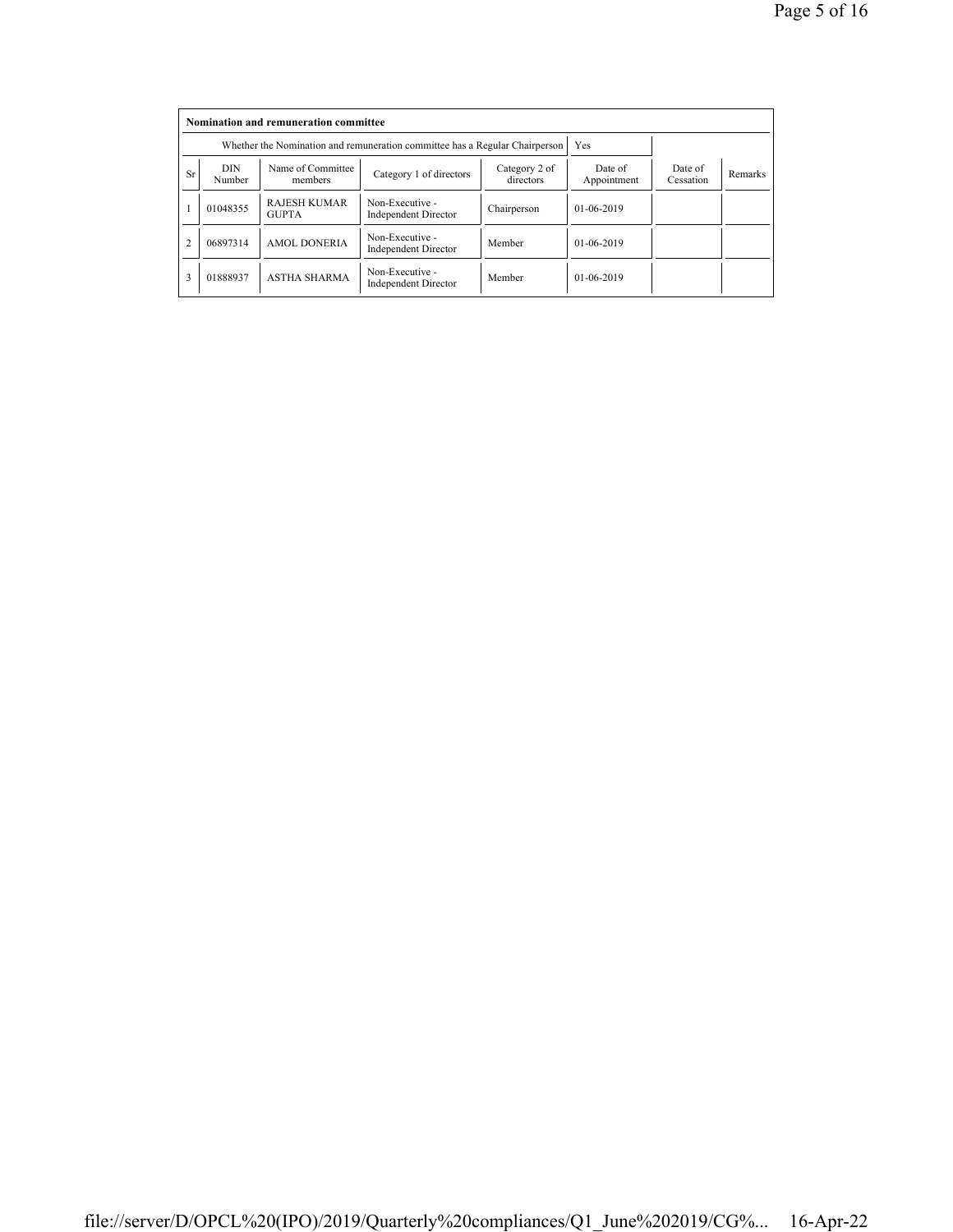|                | <b>Stakeholders Relationship Committee</b> |                                                                           |                                                |                            |                        |                      |         |  |  |  |
|----------------|--------------------------------------------|---------------------------------------------------------------------------|------------------------------------------------|----------------------------|------------------------|----------------------|---------|--|--|--|
|                |                                            | Whether the Stakeholders Relationship Committee has a Regular Chairperson |                                                | Yes                        |                        |                      |         |  |  |  |
| <b>Sr</b>      | DIN<br>Number                              | Name of Committee<br>members                                              | Category 1 of directors                        | Category 2 of<br>directors | Date of<br>Appointment | Date of<br>Cessation | Remarks |  |  |  |
|                | 06897314                                   | <b>AMOL DONERIA</b>                                                       | Non-Executive -<br><b>Independent Director</b> | Chairperson                | $01-06-2019$           |                      |         |  |  |  |
| $\overline{2}$ | 01048355                                   | <b>RAJESH KUMAR</b><br><b>GUPTA</b>                                       | Non-Executive -<br><b>Independent Director</b> | Member                     | $01-06-2019$           |                      |         |  |  |  |
| 3              | 00095313                                   | <b>ASHOK KUMAR</b><br>GOYAL                                               | <b>Executive Director</b>                      | Member                     | $01 - 07 - 2014$       |                      |         |  |  |  |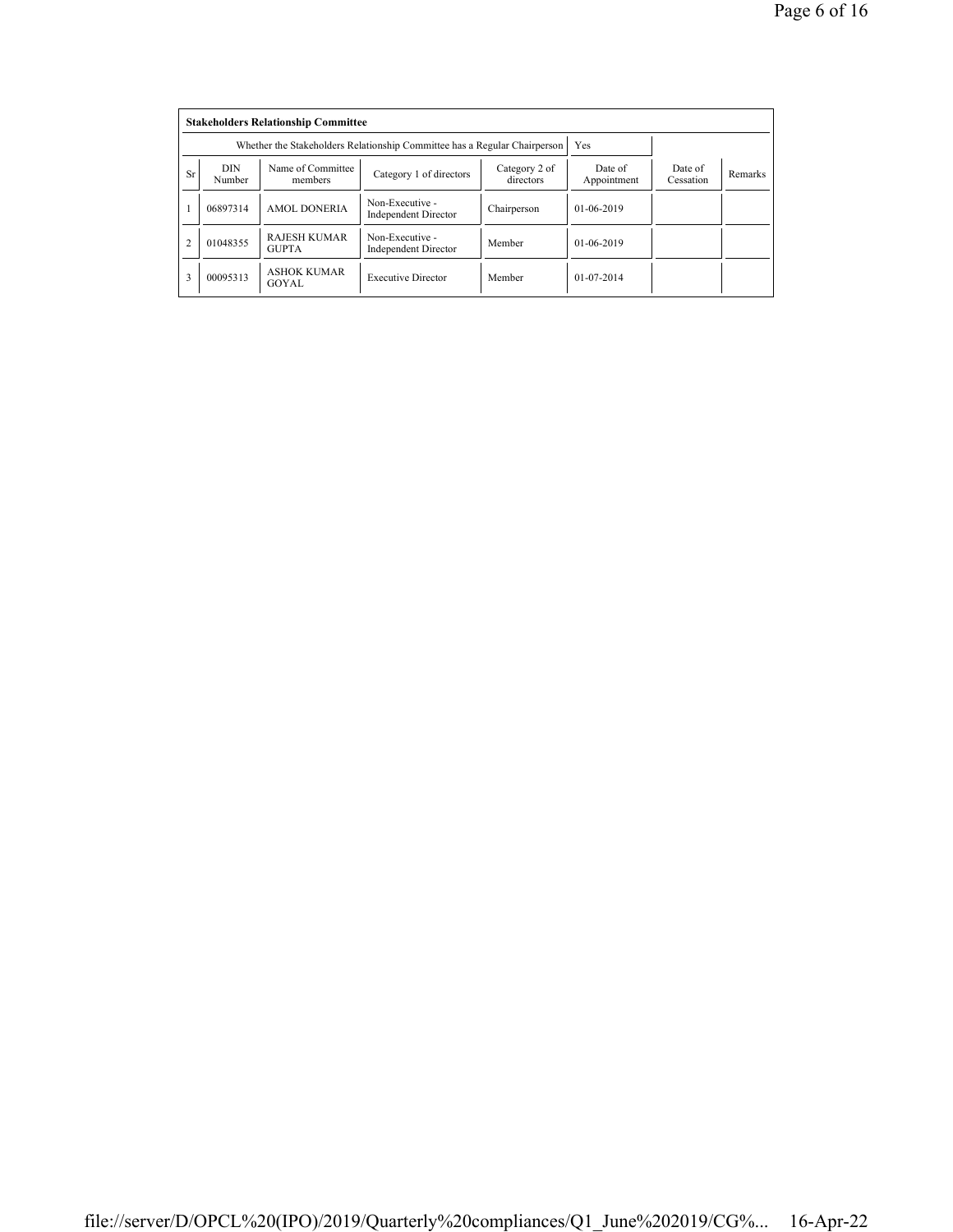|     | <b>Risk Management Committee</b> |                                                                 |                            |                            |                        |                      |         |  |  |  |
|-----|----------------------------------|-----------------------------------------------------------------|----------------------------|----------------------------|------------------------|----------------------|---------|--|--|--|
|     |                                  | Whether the Risk Management Committee has a Regular Chairperson |                            |                            |                        |                      |         |  |  |  |
| Sr. | DIN<br>Number                    | Name of Committee<br>members                                    | Category 1 of<br>directors | Category 2 of<br>directors | Date of<br>Appointment | Date of<br>Cessation | Remarks |  |  |  |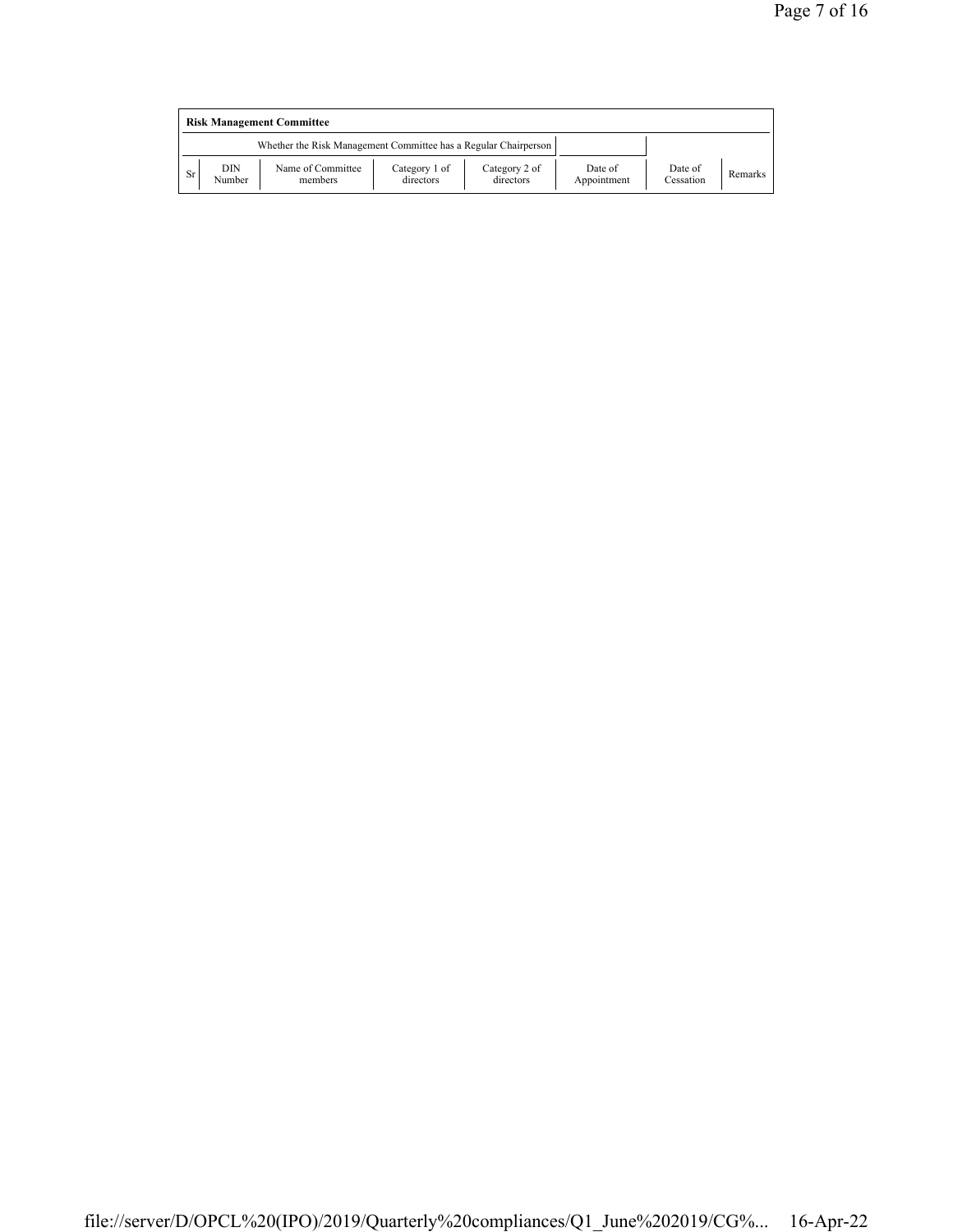|           | <b>Corporate Social Responsibility Committee</b> |                                                                                      |                            |                            |                        |                      |                |  |  |
|-----------|--------------------------------------------------|--------------------------------------------------------------------------------------|----------------------------|----------------------------|------------------------|----------------------|----------------|--|--|
|           |                                                  | Whether the Corporate Social Responsibility Committee has a Regular Chairperson   No |                            |                            |                        |                      |                |  |  |
| <b>Sr</b> | DIN<br>Number                                    | Name of Committee<br>members                                                         | Category 1 of<br>directors | Category 2 of<br>directors | Date of<br>Appointment | Date of<br>Cessation | <b>Remarks</b> |  |  |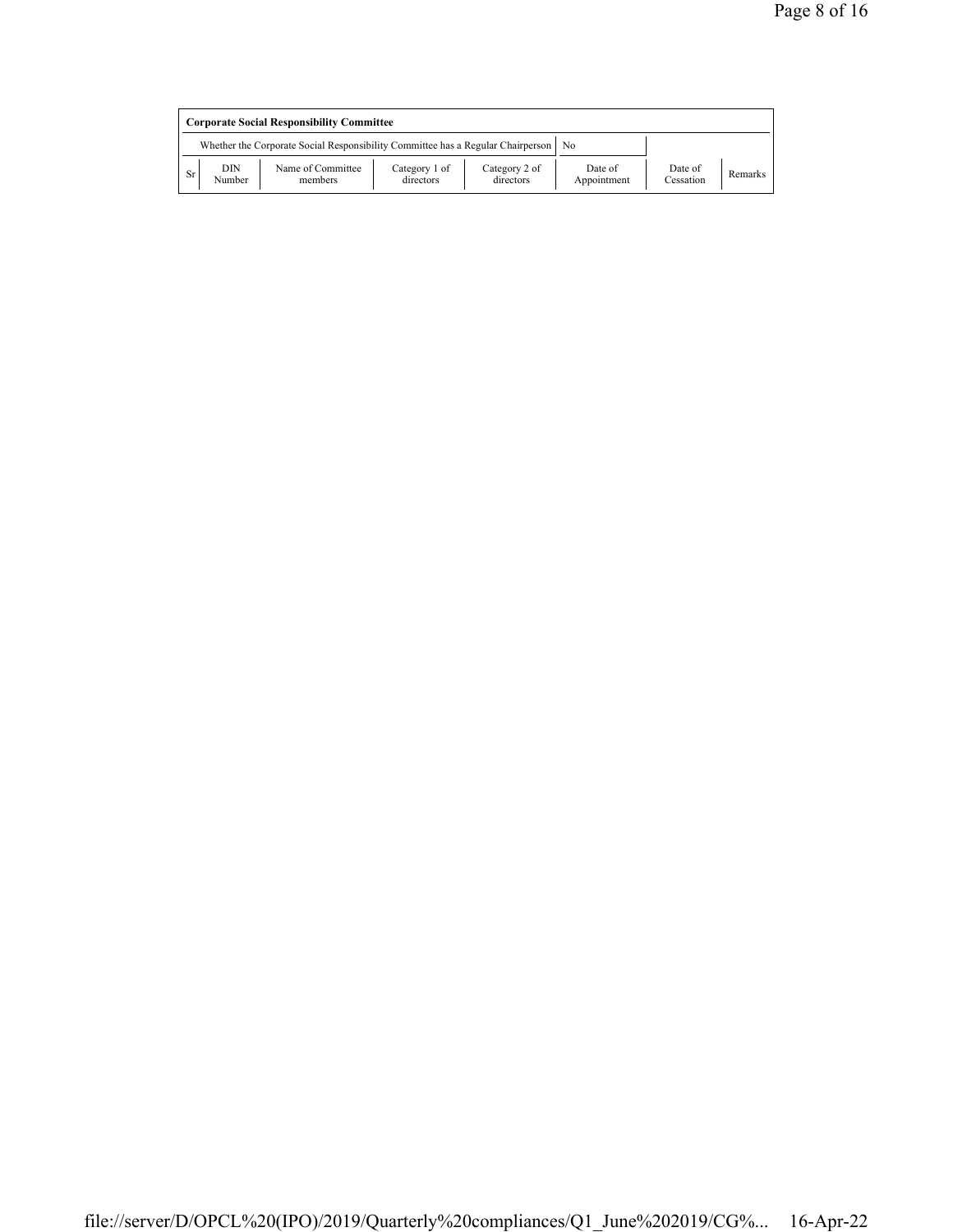|    | <b>Other Committee</b> |                              |                            |                            |                            |         |
|----|------------------------|------------------------------|----------------------------|----------------------------|----------------------------|---------|
| Sr | DIN<br>Number          | Name of Committee<br>members | Name of other<br>committee | Category 1 of<br>directors | Category 2 of<br>directors | Remarks |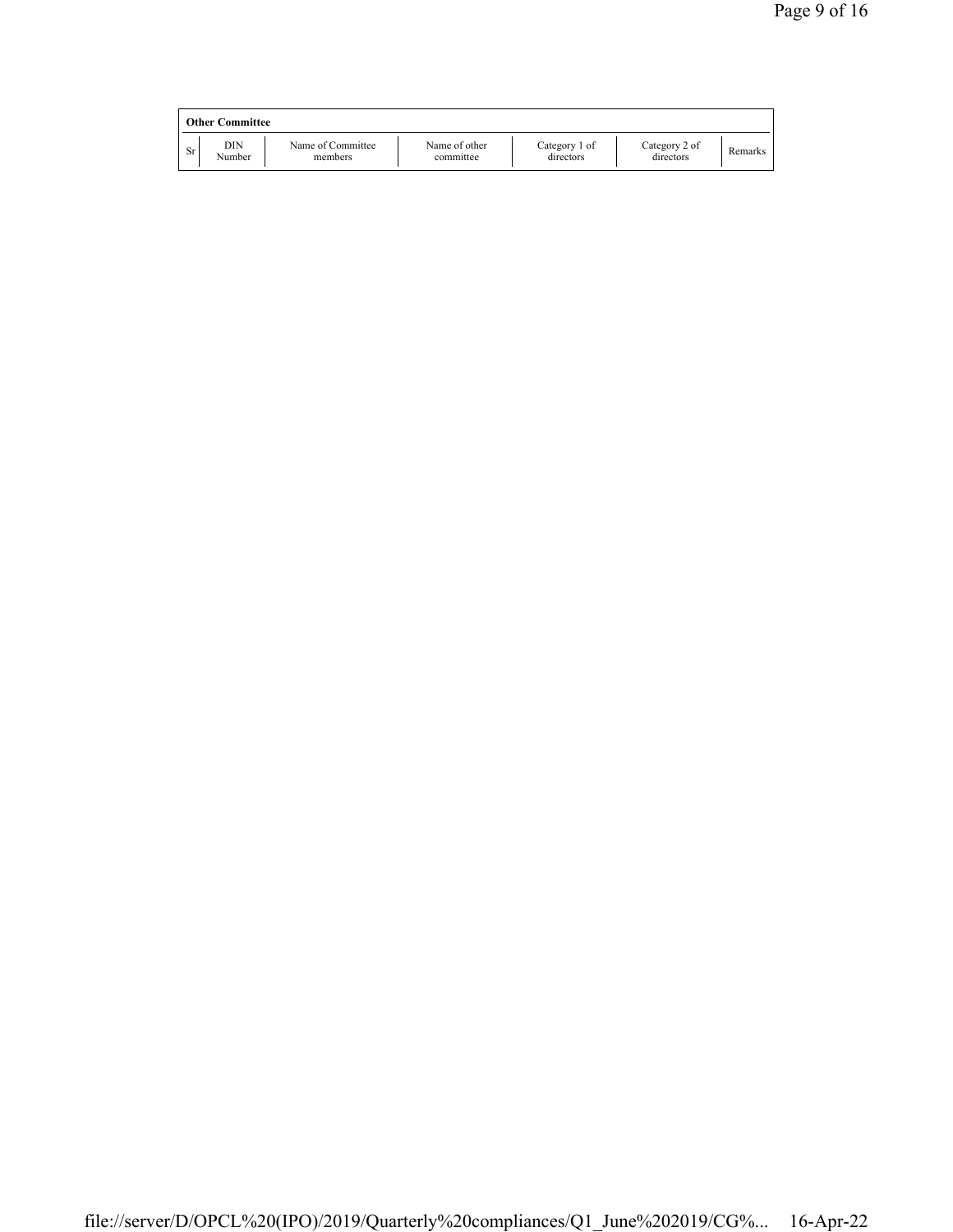|                | <b>Annexure 1</b>                                                 |                                                                     |                                                                      |                                       |                                                     |                                           |                                                           |  |  |
|----------------|-------------------------------------------------------------------|---------------------------------------------------------------------|----------------------------------------------------------------------|---------------------------------------|-----------------------------------------------------|-------------------------------------------|-----------------------------------------------------------|--|--|
|                | <b>Annexure 1</b>                                                 |                                                                     |                                                                      |                                       |                                                     |                                           |                                                           |  |  |
|                | III. Meeting of Board of Directors                                |                                                                     |                                                                      |                                       |                                                     |                                           |                                                           |  |  |
|                |                                                                   | Disclosure of notes on meeting of<br>board of directors explanatory |                                                                      |                                       |                                                     |                                           |                                                           |  |  |
| <b>Sr</b>      | $Date(s)$ of<br>meeting (if<br>any) in the<br>previous<br>quarter | $Date(s)$ of<br>meeting (if<br>any) in the<br>current quarter       | Maximum gap<br>between any two<br>consecutive (in<br>number of days) | Notes for<br>not<br>providing<br>Date | Whether<br>requirement of<br>Quorum met<br>(Yes/No) | Number of<br><b>Directors</b><br>present* | No. of Independent<br>Directors attending<br>the meeting* |  |  |
|                | 16-03-2019                                                        |                                                                     |                                                                      |                                       | Yes                                                 | 3                                         | 3                                                         |  |  |
| $\overline{2}$ |                                                                   | 03-05-2019                                                          | 47                                                                   |                                       | Yes                                                 | 3                                         | 3                                                         |  |  |
| 3              |                                                                   | 28-05-2019                                                          | 24                                                                   |                                       | Yes                                                 | 3                                         | 3                                                         |  |  |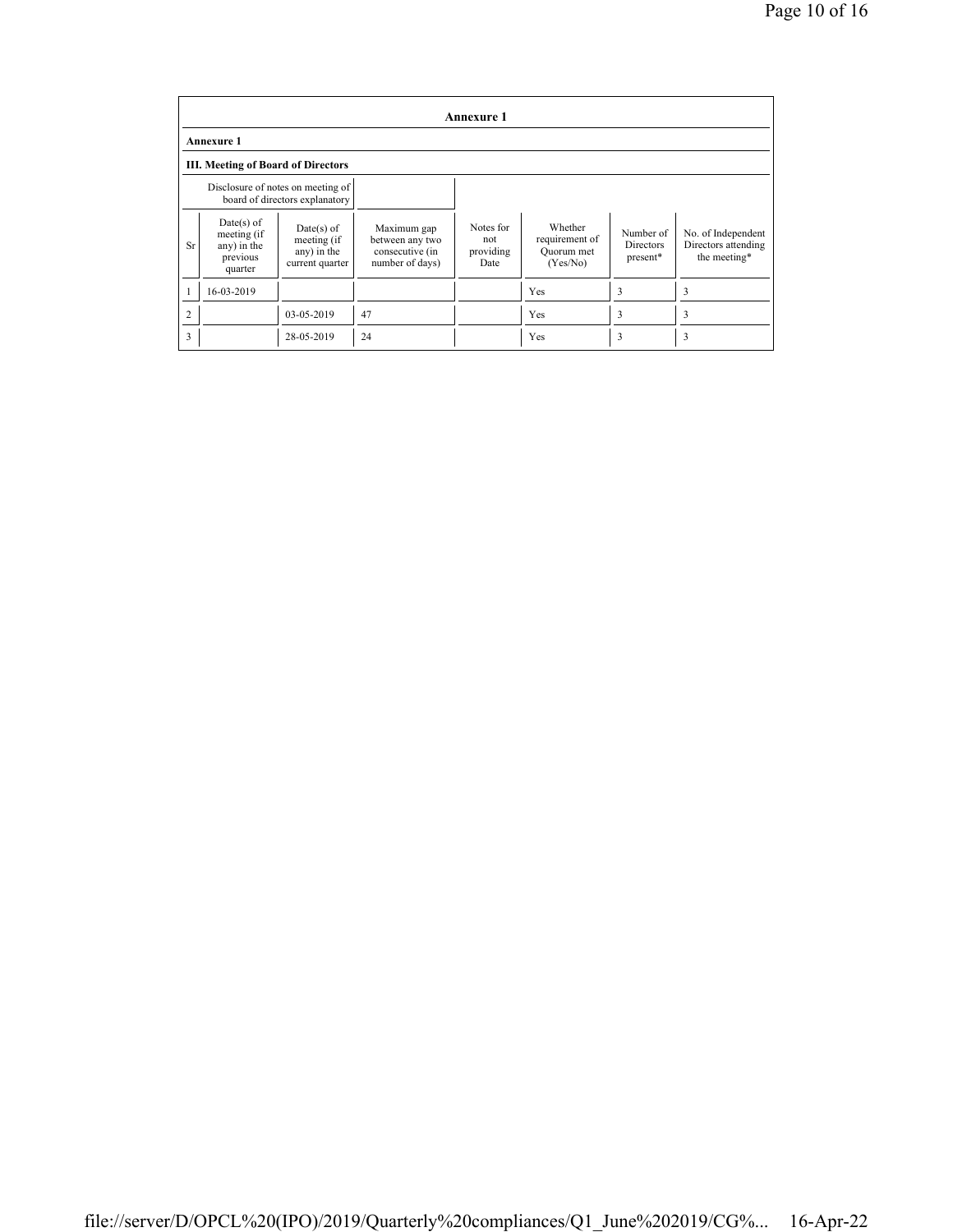|                | <b>Annexure 1</b>                                |                                                                                                                  |                                                                            |                               |                                       |                                                          |                                              |                                                                        |
|----------------|--------------------------------------------------|------------------------------------------------------------------------------------------------------------------|----------------------------------------------------------------------------|-------------------------------|---------------------------------------|----------------------------------------------------------|----------------------------------------------|------------------------------------------------------------------------|
|                | <b>IV. Meeting of Committees</b>                 |                                                                                                                  |                                                                            |                               |                                       |                                                          |                                              |                                                                        |
|                |                                                  |                                                                                                                  |                                                                            |                               |                                       | Disclosure of notes on meeting of committees explanatory |                                              |                                                                        |
| <b>Sr</b>      | Name of<br>Committee                             | $Date(s)$ of meeting<br>(Enter dates of<br>Previous quarter<br>and Current quarter<br>in chronological<br>order) | Maximum gap<br>between any<br>two<br>consecutive (in<br>number of<br>days) | Name of<br>other<br>committee | Reson for<br>not<br>providing<br>date | Whether<br>requirement<br>of Ouorum<br>met (Yes/No)      | Number<br>of<br><b>Directors</b><br>present* | No. of<br>Independent<br><b>Directors</b><br>attending the<br>meeting* |
|                | Audit<br>Committee                               | 12-01-2019                                                                                                       |                                                                            |                               |                                       | Yes                                                      | 3                                            | 3                                                                      |
| $\overline{c}$ | Audit<br>Committee                               | 16-03-2019                                                                                                       | 62                                                                         |                               |                                       | Yes                                                      | 3                                            | 3                                                                      |
| 3              | Audit<br>Committee                               | 28-05-2019                                                                                                       | 72                                                                         |                               |                                       | Yes                                                      | 3                                            | 3                                                                      |
| $\overline{4}$ | <b>Stakeholders</b><br>Relationship<br>Committee | 12-01-2019                                                                                                       |                                                                            |                               |                                       | Yes                                                      | 3                                            | 3                                                                      |
| 5              | <b>Stakeholders</b><br>Relationship<br>Committee | 16-03-2019                                                                                                       | 62                                                                         |                               |                                       | Yes                                                      | 3                                            | 3                                                                      |
| 6              | <b>Stakeholders</b><br>Relationship<br>Committee | 28-05-2019                                                                                                       | 72                                                                         |                               |                                       | Yes                                                      | 3                                            | 3                                                                      |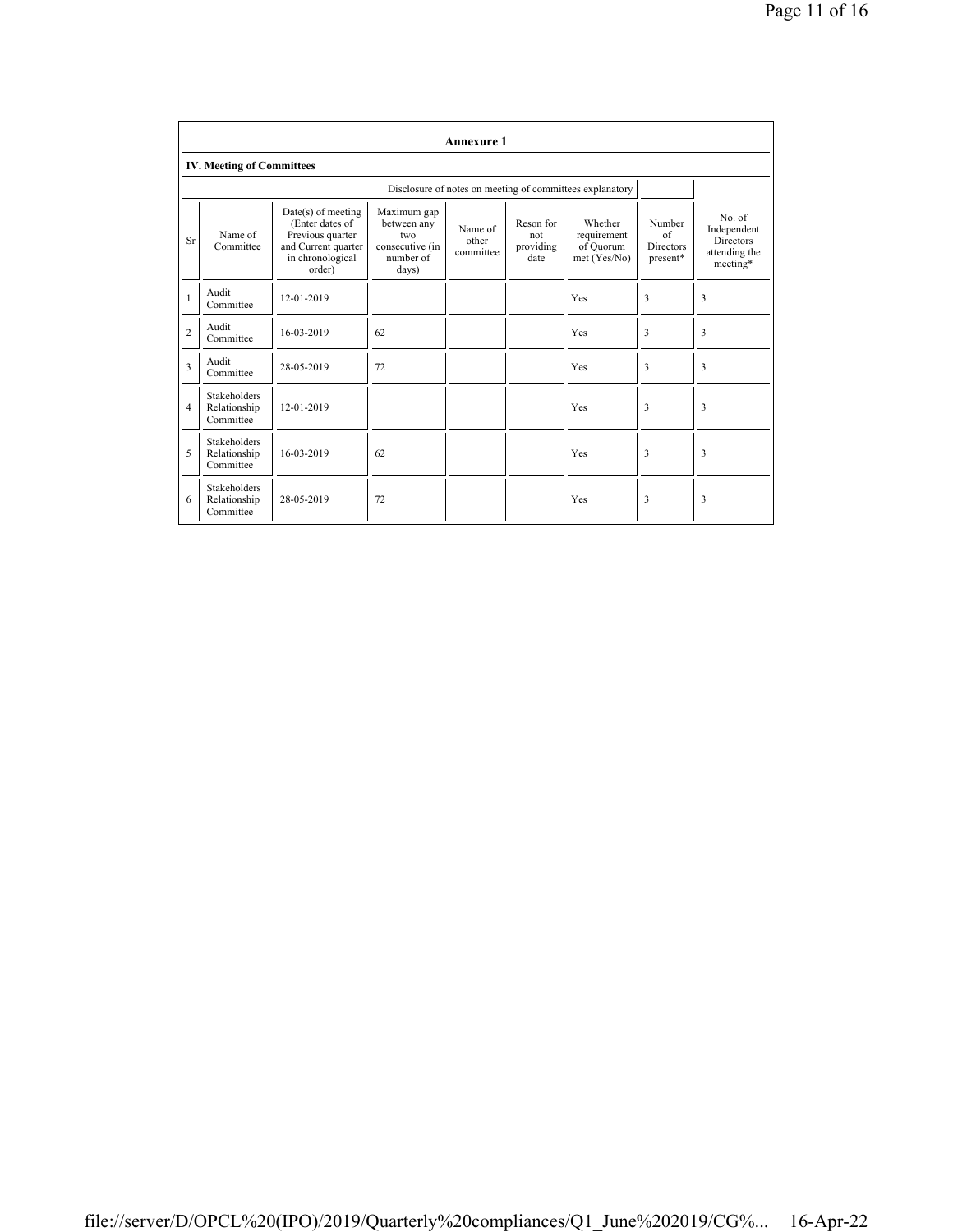|    | Annexure 1                                                                                                |                                  |                                                                    |  |  |  |  |  |
|----|-----------------------------------------------------------------------------------------------------------|----------------------------------|--------------------------------------------------------------------|--|--|--|--|--|
|    | V. Related Party Transactions                                                                             |                                  |                                                                    |  |  |  |  |  |
| Sr | Subject                                                                                                   | Compliance status<br>(Yes/No/NA) | If status is "No" details of non-<br>compliance may be given here. |  |  |  |  |  |
|    | Whether prior approval of audit committee obtained                                                        | Yes                              |                                                                    |  |  |  |  |  |
|    | Whether shareholder approval obtained for material RPT                                                    | NA                               |                                                                    |  |  |  |  |  |
| 3  | Whether details of RPT entered into pursuant to omnibus<br>approval have been reviewed by Audit Committee | Yes                              |                                                                    |  |  |  |  |  |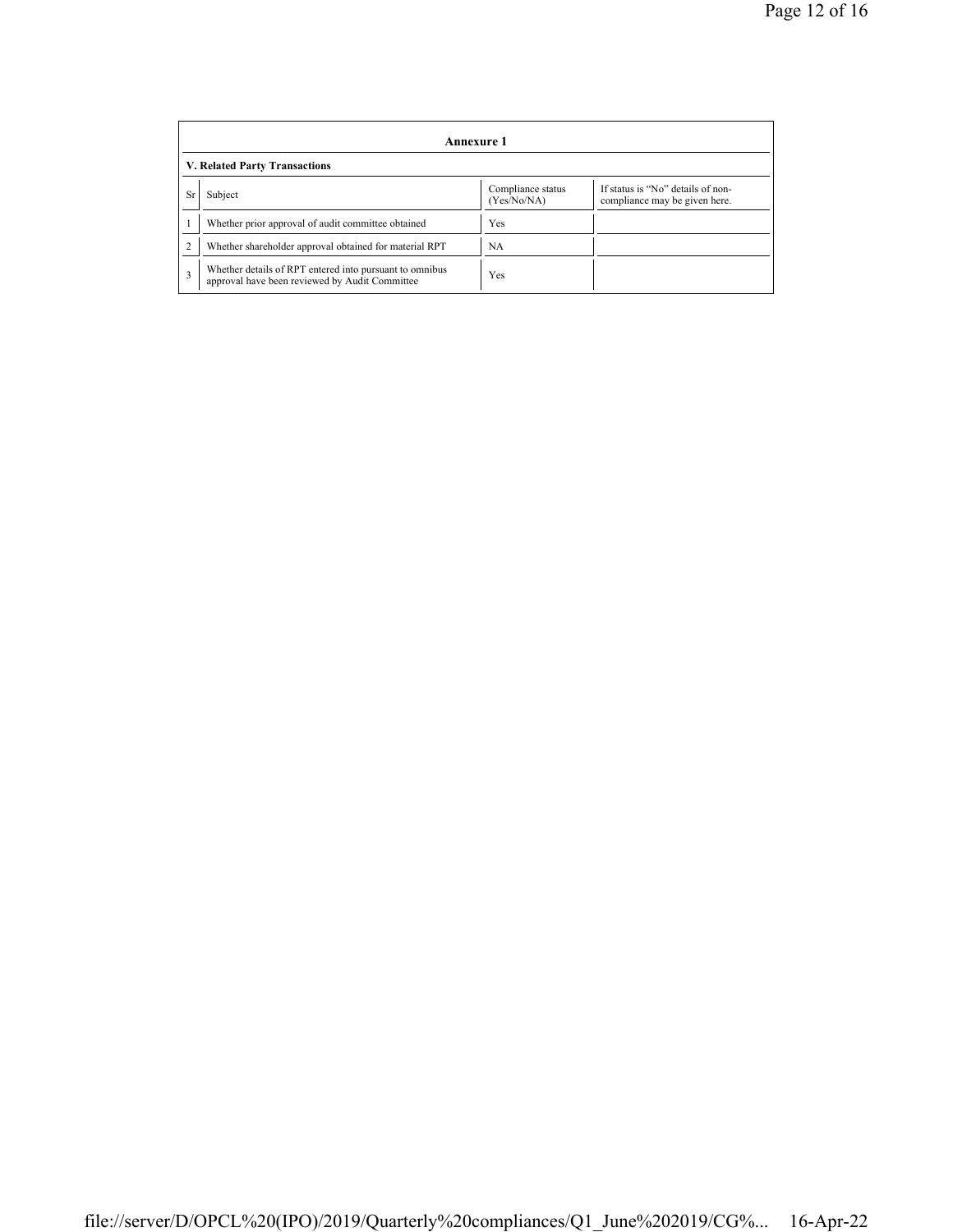| <b>Annexure 1</b>       |                                                                                                                                                                                                                 |                               |  |  |
|-------------------------|-----------------------------------------------------------------------------------------------------------------------------------------------------------------------------------------------------------------|-------------------------------|--|--|
| <b>VI. Affirmations</b> |                                                                                                                                                                                                                 |                               |  |  |
| <b>Sr</b>               | Subject                                                                                                                                                                                                         | Compliance status<br>(Yes/No) |  |  |
|                         | The composition of Board of Directors is in terms of SEBI (Listing obligations and disclosure requirements)<br>Regulations, 2015                                                                                | Yes                           |  |  |
| $\mathfrak{D}$          | The composition of the following committees is in terms of SEBI(Listing obligations and disclosure<br>requirements) Regulations, 2015 a. Audit Committee                                                        | <b>Yes</b>                    |  |  |
| 3                       | The composition of the following committees is in terms of SEBI(Listing obligations and disclosure<br>requirements) Regulations, 2015. b. Nomination & remuneration committee                                   | Yes                           |  |  |
| $\overline{4}$          | The composition of the following committees is in terms of SEBI(Listing obligations and disclosure<br>requirements) Regulations, 2015. c. Stakeholders relationship committee                                   | Yes                           |  |  |
| 5                       | The composition of the following committees is in terms of SEBI(Listing obligations and disclosure<br>requirements) Regulations, 2015. d. Risk management committee (applicable to the top 100 listed entities) | <b>NA</b>                     |  |  |
| 6                       | The committee members have been made aware of their powers, role and responsibilities as specified in SEBI<br>(Listing obligations and disclosure requirements) Regulations, 2015.                              | Yes                           |  |  |
| $\overline{7}$          | The meetings of the board of directors and the above committees have been conducted in the manner as<br>specified in SEBI (Listing obligations and disclosure requirements) Regulations, 2015.                  | Yes                           |  |  |
| 8                       | This report and/or the report submitted in the previous quarter has been placed before Board of Directors.                                                                                                      | Yes                           |  |  |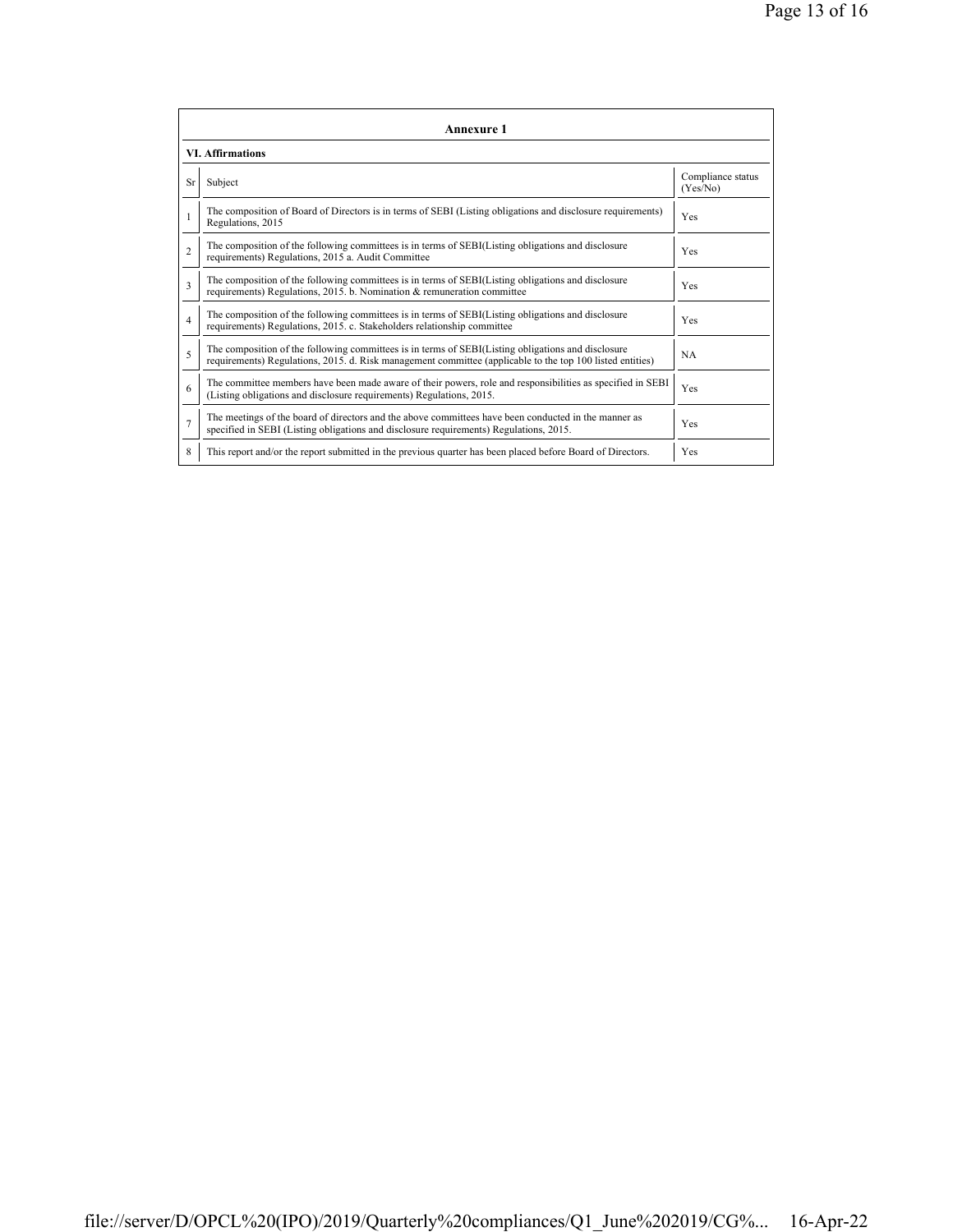| <b>Annexure 1</b> |                   |                    |
|-------------------|-------------------|--------------------|
| <b>Sr</b>         | Subject           | Compliance status  |
|                   | Name of signatory | OM PRAKASH AGARWAL |
|                   | Designation       | Managing Director  |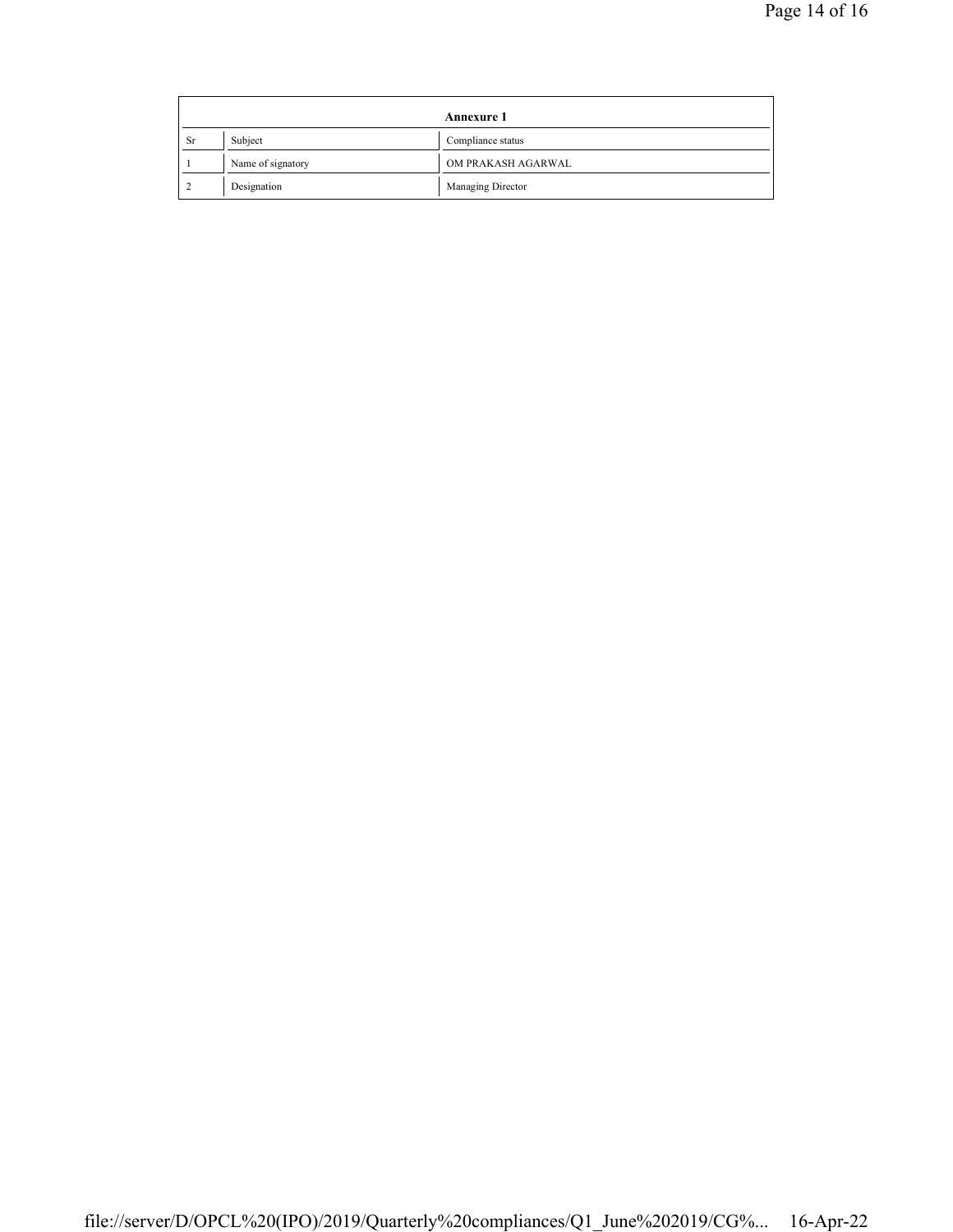| <b>Signatory Details</b> |                   |  |
|--------------------------|-------------------|--|
| Name of signatory        | OM PRAKASH AGAWAL |  |
| Designation of person    | Managing Director |  |
| Place                    | AGRA              |  |
| Date                     | 30-06-2019        |  |